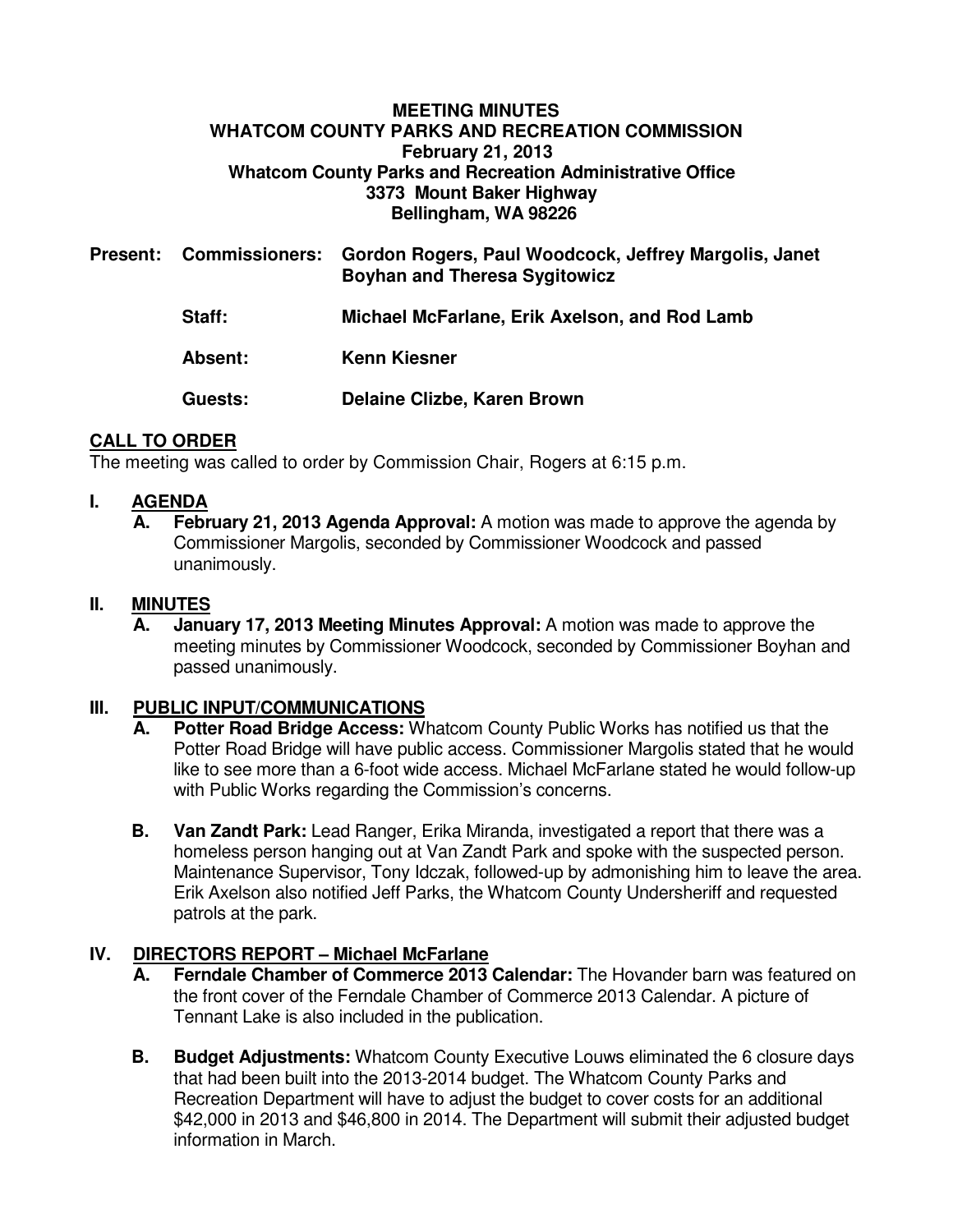# **V. OPERATIONS REPORT – Erik Axelson**

**Purchasing Controls:** We continue to look for more efficient operations by tightening our purchasing controls, making do with recycled items, reviewing our vehicle use and movements in the field, whittling down projected small capital projects and purchasing of materials.

Commissioner Margolis asked if Whatcom County Parks and Recreation has looked into purchasing a fuel tank. Michael McFarlane stated that we use fuel at wholesale contracted prices from Whatcom County Public Works and have fleet cards with Pacific Pride. Having individual tanks would increase costs and require inspections.

- **B.** Hertz Trail: There was a landslide on the Hertz Trail on January 24<sup>th</sup>. The trail was temporarily closed and reopened on Tuesday, January  $29<sup>th</sup>$ . Tom Chisholm, Rick Jacoby, and Tony Idczak from our maintenance crew did fast and effective work to restore the trail. The Outside Worker crew will be doing some additional work over the next 4-6 weeks.
- **C. Point Whitehorn Marine Reserve:** The bluff that supports the stairs to the beach at Point Whitehorn has been eroding. The stairs were repaired immediately and next week work will be done to stabilize the bank.
- **D.** The Plantation Rifle Range: Last week the Plantation Rifle Range had a record-breaking week in terms of revenue -- \$8,100 for one week. We are seeing increased use over the last several months and there is a lot of interest in our Women's Handgun safety classes.
- **E. Hovander Park:** Kinder Morgan Inc. has been doing maintenance work on the pipeline that goes through Hovander, with little disruption to the Park. Lead Range Dennis Conner negotiated with Kinder Morgan to re-grade the parking lot and add about 20 tons of new gravel free of charge.
- **F. Request for Proposals for Food and Beverage Service at Selected Whatcom County Parks:** The Request for Proposals (RFP) for food and beverage services is being reviewed by the Whatcom County Prosecuting Attorney's office and the Whatcom County Finance Department. We expect the RFP's to be posted by next month with the goal to have service beginning in May.
- **G. Craigslist Advertising:** We will use Craigslist to advertise and increase awareness of the cabins and the overnight lodge at Silver Lake Park. Our goal this year is to increase occupancy by encouraging off-season activities and events like the proposed October bicycle event at Silver Lake Park. This year we will be making improvements to the cabins and playground, and next year, to the road and parking lot.

## **VI. DESIGN AND DEVELOPMENT REPORT – Rod Lamb Presented by Michael McFarlane**

- **A. Lighthouse Dock Renovation:** KPFF Consulting Engineers is completing the final bid document revisions and the project will go out to bid in March. All the regulatory permits have been acquired except the building permit on the dock structure. Once the contract has been awarded the manufacturer will be required to submit the final engineering documents to Planning and Development Services (PDS) to obtain a building permit
- **B.** The Hovander River Trail: The Whatcom County Council has re-appropriated funding for the project. Rod Lamb is in discussion with the Washington Department of Fish and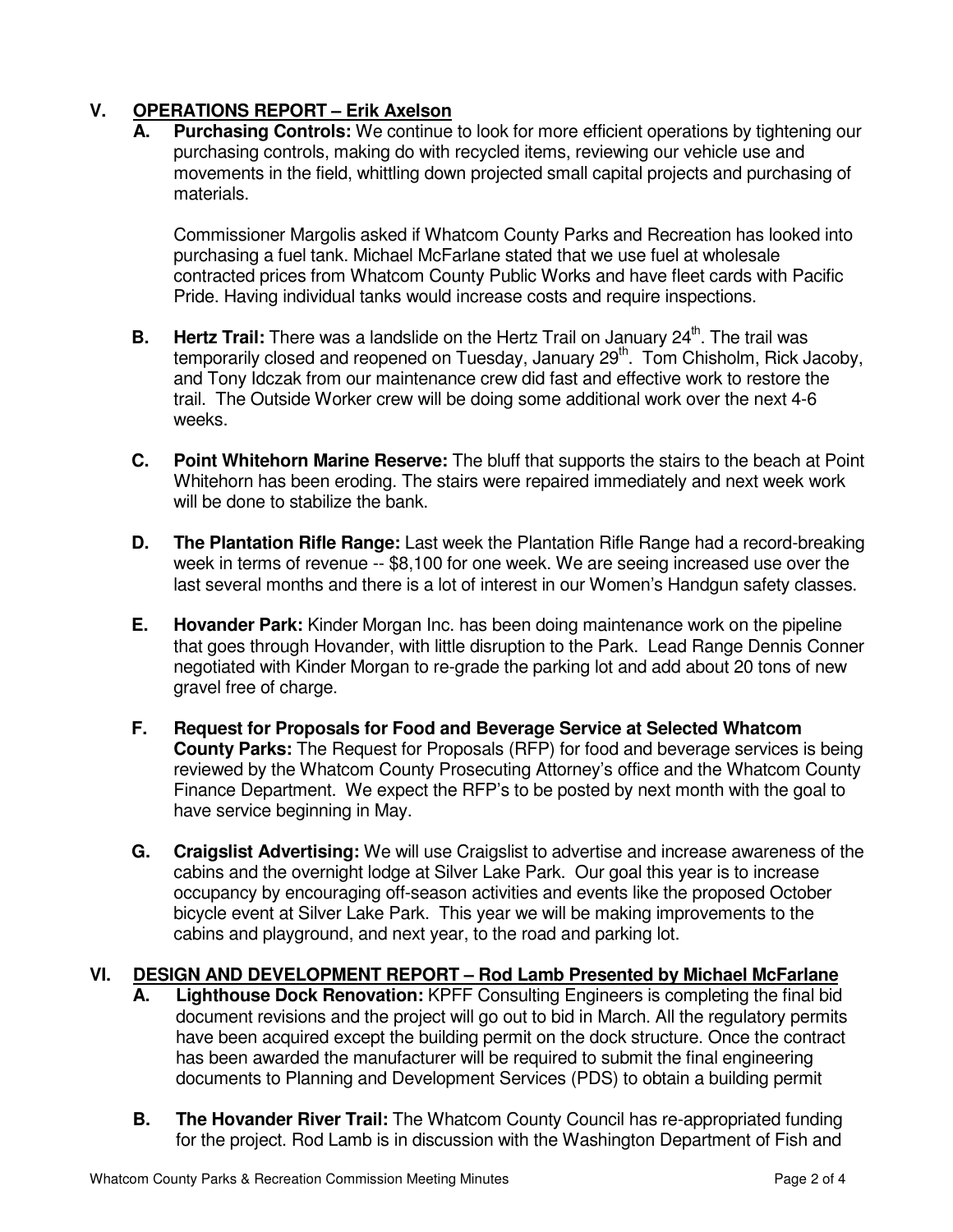Wildlife (WDFW) regarding regulatory permit requirements and will need to meet with the biologist there to know if a Hydraulic Project Approval (HPA) is required.

- **C. Samish Dock:** We are doing a budget supplemental to carry over funds for 2013. We have not been able to complete the upland work because of the watershed window. That project is scheduled to be completed this summer.
- **D. Lily Point Marine Park:** We are wrapping up the interpretive signage for Lily Point Marine Park. The Point Roberts Historical Society is reviewing the cultural resources panel. (Pictures of the panels were passed around.) Once we receive the feedback, we will have the panel fabricated and installed. There are a few remaining items that need to be completed including installation of bike racks, interpretive panels, Mutt Mitt/Doggy Kiosk, and regulatory signage at the new beach access trail.
- **E. Lookout Mountain Trailhead:** We have submitted the permit drawings to PDS. There are some minor additions since 2011. We will resubmit a permit to Puget Sound Energy to obtain electrical service at the site and also, will contact the Lake Whatcom Water and Sewer District to obtain a water and sewer connection. The project will be bid in March 2013.

# **VII. UNFINISHED BUSINESS:**

**A. None.** 

# **VIII. NEW BUSINESS - Michael McFarlane**

- **A. Election of Officers:** 
	- **1.** Nomination of Chair Person: Commissioner Rogers was nominated by Commissioner Woodcock, seconded by Commissioner Sygitowicz and passed unanimously.
	- **2.** Nomination of Vice Chair: Commissioner Woodcock was nominated by Commissioner Boyhan, seconded by Commissioner Margolis and passed unanimously.
- **B. Update on Lake Whatcom Reconveyance:** Michael McFarlane gave an abbreviated presentation to the Commission on the Review of Forest Management Proposal and the Budget Proposal. The Whatcom County Council will have a Public Hearing on March  $12<sup>th</sup>$  at 6:00 pm in the Council Chambers. More information on the Lake Whatcom Reconveyance can be found at: http://www.co.whatcom.wa.us/parks/development/reconveyance.
- **C. Bay Horizon Park Hostel Contract:** The Bay Horizon Park Hostel reopened Friday, March 15<sup>th</sup>. They were able to obtain their Health Department permit, renew their business license and pay the leasehold tax. We were concerned about their ability to get these requirements in place and will want to continue to monitor contractual obligations needed to operate the hostel.
- **D.** Budget Revisions: Michael McFarlane requested that this item be carried over to next month's meeting in order to provide a more complete and updated report.
- **E. Review Format and Goals & Objectives for 2014 Comprehensive Parks Recreation and Open Space Plan:** Several issues regarding the plan were discussed including: